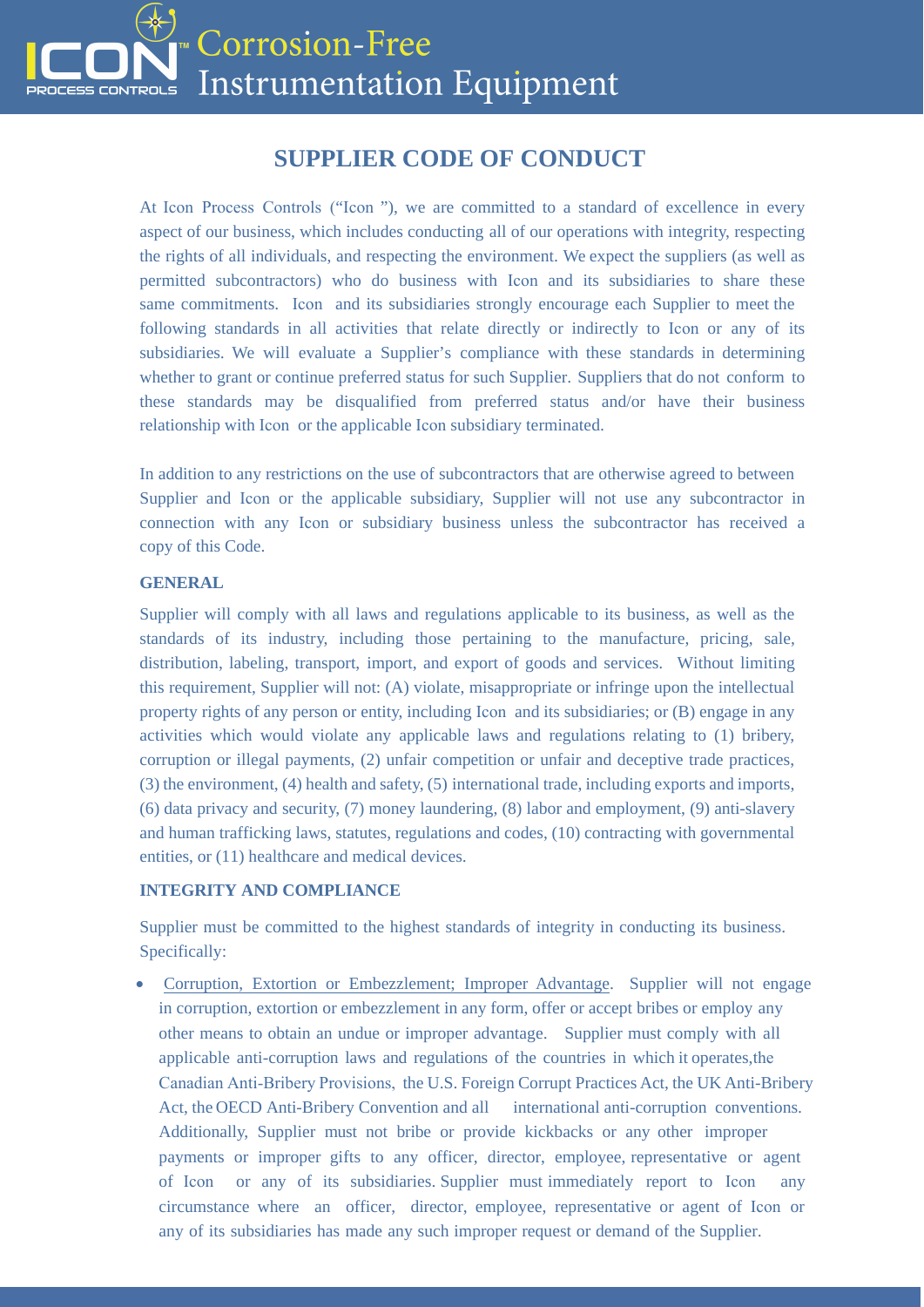Corrosion-Free **Instrumentation Equipment CONTROLS** 

- Accounting Records. Supplier's accounting records must (1) be kept and presented according to the laws of each applicable jurisdiction, (2) in reasonable detail, accurately and fairly reflect transactions, assets, liabilities, revenues and expenses, and (3) not contain any false or misleading entries.
- Conflicts of Interest. Supplier must immediately report to Icon or the applicable Icon subsidiary any "conflict of interest" of which it becomes aware. A "conflict of interest" is any circumstance, transaction or relationship directly or indirectly involving the Supplier in which the private interest of any employee of Icon or any of its subsidiaries improperly interferes, or even appears to improperly interfere, with the interests of Icon and/or its subsidiaries.
- Reporting Violations, Non-Retaliation. Supplier is expected to have a policy prohibiting unlawful and inappropriate conduct that provides employees, and other representatives of Supplier, a way to raise concerns and a process for investigating and resolving incidents. Supplier must not tolerate retaliation against any employee who makes a good faith report of abuse, intimidation, discrimination, harassment or any violation of law or of this Code, or who assists in the investigation of any report.

## **LABOR AND EMPLOYMENT**

Supplier must comply with all applicable labor and employment laws and regulations. Specifically:

- Compensation. Supplier must comply with all applicable wage and hour laws and regulations, including those relating to minimum wage, overtime, and other elements of compensation, and must provide all legally mandated benefits.
- Hours of Work. Supplier must maintain work hours in compliance with all applicable laws and regulations. Supplier will not require employees to work more than any limits on regular and overtime hours allowed under applicable law.
- Forced Labor / Prison Labor, Human Trafficking, and Slavery. Supplier will not use forced or involuntary labor, including slave, prison, indentured, bonded labor or similar. Supplier must not engage in or condone the trafficking of workers or in any other way exploit workers by means of threat, force, coercion, abduction, or fraud. Working must be voluntary and workers must be free to leave work and terminate their employment or other work status with reasonable notice. Icon requires Supplier to hold their third-party labor agents or brokers to the standards and practices set forth in this Supplier Code of Conduct.
- Child Labor. Supplier will not use child labor. "Child" means any person who is either (1) younger than 16, or (2) younger than the minimum age required for Fair Treatment. Consistent with applicable employment and labor laws, Supplier will treat each employee with dignity and respect, and will not threaten workers with or subject them to harsh or inhumane treatment, including sexual harassment, sexual abuse, corporal punishment, mental or physical coercion or verbal abuse.
- Discrimination. Supplier will not unlawfully discriminate against any worker in its hiring and employment practices on the basis of race, sexual orientation, gender identity, color, age, gender, national origin, disability, religion or any other legally protected characteristic.